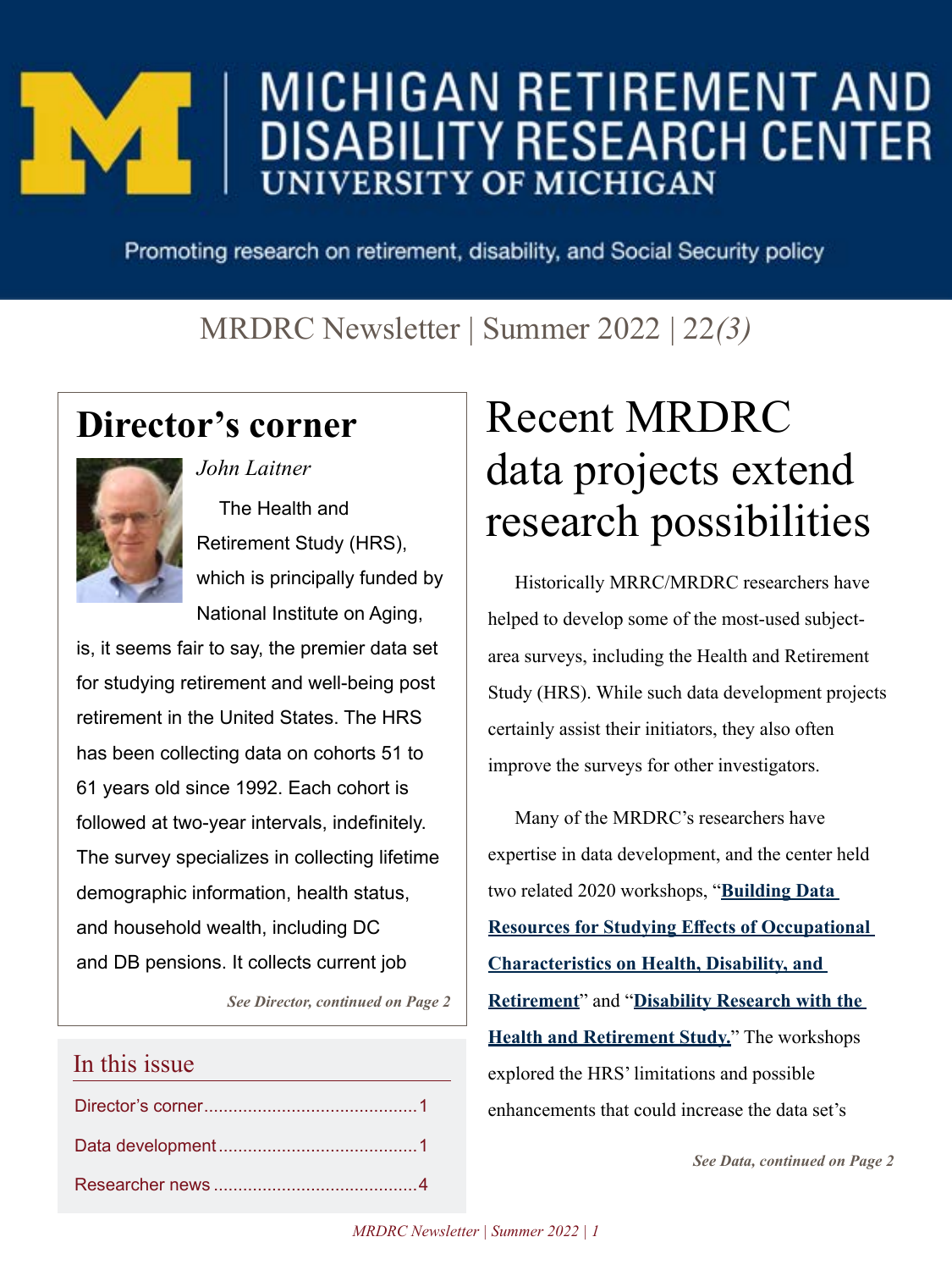#### *Director, continued from Page 1*

information and, with permission, it links to respondents' lifetime Social Security annual earnings records. Over time, links to other administrative data (such as Medicare and Medicaid) have become available and new cohorts are periodically added (the current total being eight).

The MRDRC (formerly MRRC) has, since its inception, used the HRS as a mainstay of its research program, sought to inform the scientific community at large of the great richness and scope of the HRS data, and attempted to help improve the HRS as a research tool. The MRDRC has included HRS principal investigators (PI) and co-PIs among its researchers, has encouraged projects based upon HRS experimental modules, provided feedback to the HRS

(which is collected at the Institute for Social Research, where the MRDRC is housed), and supported the construction of the RAND HRS files, which seek to facilitate research by simplifying data access.

This newsletter highlights several of our recent projects related to raising the HRS' value for researchers. UM22-Q1 provides a crosswalk linking O\*NET occupational data to the HRS (and other data sets); UM21-Q5 constructs poverty measures for HRS households consistent with federally established standards; UM21-Q3 constructs RAND HRS variables on respondent SSDI and SSI status; and, UM18-Q3 adds IRA withdrawal variables to the RAND HRS files. Each of these projects seeks to enhance the HRS' scientific value and represents an investment in research infrastructure for the future. **回** 

#### *Data, continued from Page 1*

usefulness. Each workshop has stimulated (so far) a data development project that eventually will expand research possibilities for all.

The first workshop inspired Susann Rohwedder's (RAND) fiscal year 2021 project, "**[Adding New](https://mrdrc.isr.umich.edu/projects/adding-new-variables-to-the-rand-hrs-longitudinal-file-to-better-support-research-on-disability/)  [Variables to the RAND HRS Longitudinal File to](https://mrdrc.isr.umich.edu/projects/adding-new-variables-to-the-rand-hrs-longitudinal-file-to-better-support-research-on-disability/)  [Better Support Research on Disability](https://mrdrc.isr.umich.edu/projects/adding-new-variables-to-the-rand-hrs-longitudinal-file-to-better-support-research-on-disability/)**" (UM21- Q3). Based on suggestions made at the workshop, Rohwedder added variables to the RAND HRS data

set measuring the change in Supplemental Security Insurance (SSI) and Social Security Disability Insurance (SSDI) application status since the last interview. The new variables indicate whether a respondent has applied, been denied, appealed, started to receive, or stopped receiving SSI or SSDI benefits since the last wave. The variables and documentation are expected to be available this July **[on the HRS website](https://hrsdata.isr.umich.edu/data-products/rand)**.

The second workshop on occupational data led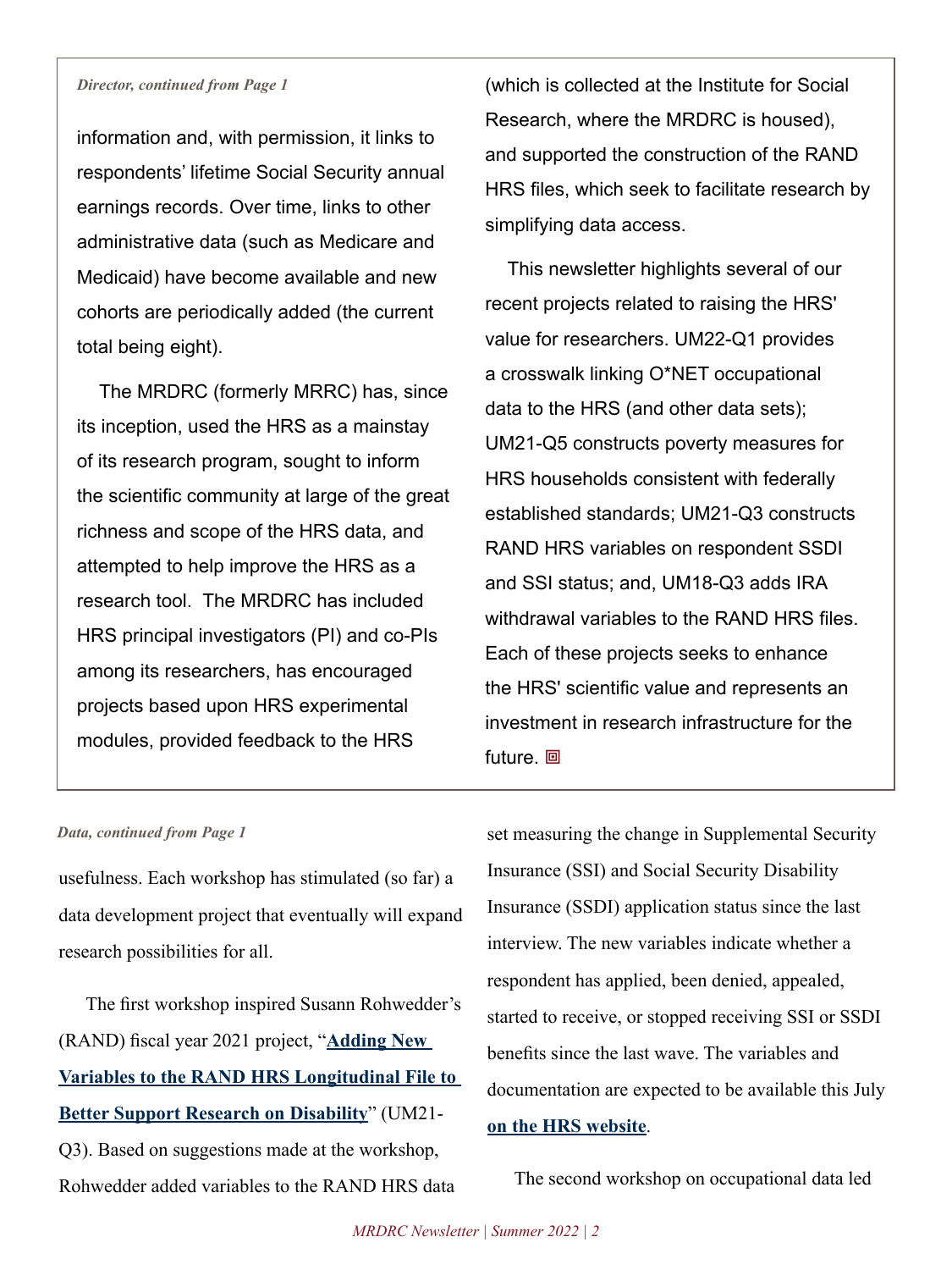to "**[Creating a Public Resource: O\\*NET Job](https://mrdrc.isr.umich.edu/projects/creating-a-public-resource-onet-job-characteristics-data-set-for-use-with-the-health-and-retirement-study-and-other-surveys/)  [Characteristics Data Set for Use with the Health](https://mrdrc.isr.umich.edu/projects/creating-a-public-resource-onet-job-characteristics-data-set-for-use-with-the-health-and-retirement-study-and-other-surveys/)  [and Retirement Study and Other Surveys](https://mrdrc.isr.umich.edu/projects/creating-a-public-resource-onet-job-characteristics-data-set-for-use-with-the-health-and-retirement-study-and-other-surveys/)**"

(UM21-Q1), headed by Brooke Helppie-McFall (University of Michigan/U-M), Dawn Carr (Florida State University), and assisted by Amanda Sonnega (U-M). While the HRS has a wealth of longitudinal data on individual respondents' work lives and retirement choices, it can't place that data in the context of population-level work experiences, making it difficult to study, for example, workplace disparities experienced by under-represented groups. The U.S. Department of Labor's Employment and Training Administration's Occupational Information Network (O\*NET) database, on the other hand, offers occupational measures based on worker surveys and expert assessments that can be seen as population averages of a job's occupational characteristics.

Previous research projects (including two by Helppie-McFall and Sonnega) created crosswalks between O\*NET and the HRS, but each team made different linkage decisions before proceeding with their analysis. This makes comparisons of results between and reproducibility of studies difficult. Based on conversations with workshop attendees from academia and government, Helppie-McFall, Carr, and Sonnega are building a standardized, highquality link between the two data sources. When completed, this fiscal year 2022 project's crosswalk will be publicly available, providing all researchers

with a ready-made framework for their studies.

In addition to the above, two other MRDRC projects have enhanced the HRS' usability. The fiscal year 2018 project, "**[Addition to the RAND HRS](https://mrdrc.isr.umich.edu/pubs/addition-to-the-rand-hrs-longitudinal-files-ira-withdrawals-in-the-hrs-2000-to-2014-2/)  [Longitudinal Files: IRA Withdrawals in the HRS,](https://mrdrc.isr.umich.edu/pubs/addition-to-the-rand-hrs-longitudinal-files-ira-withdrawals-in-the-hrs-2000-to-2014-2/)  [2000 to 2016](https://mrdrc.isr.umich.edu/pubs/addition-to-the-rand-hrs-longitudinal-files-ira-withdrawals-in-the-hrs-2000-to-2014-2/)**" (UM18-Q3), created new variables capturing respondents' IRA withdrawals. The work of Michael D. Hurd, Erik Meijer, Philip Pantoja, and Rohwedder (all RAND), the project facilitates research on older adults' economic well-being and the effects of tax-advantaged retirement accounts.

Longitudinal studies on economic well-being will also benefit from Rohwedder's in-progress fiscal year 2021 project, "**[Extending RAND HRS Poverty](https://mrdrc.isr.umich.edu/projects/extending-rand-hrs-poverty-measures-to-earlier-hrs-waves/)  [Measures to Earlier HRS Waves](https://mrdrc.isr.umich.edu/projects/extending-rand-hrs-poverty-measures-to-earlier-hrs-waves/)**" (UM21-Q5). Currently, the RAND HRS has poverty measures for 2002 forward. Until 2002, the HRS hadn't reached its "steady-state," which makes applying those measures to earlier years tricky due to cross-wave differences in survey questions. With this project, Rohwedder aims to develop variables for HRS waves from 1992 to 2000 (excepting 1994) that maintain longitudinal consistency with those for 2002 onward.

Data projects such as these are vital to improving the research ecosystem. The MRDRC appreciates the researchers who take on these often complicated projects and SSA's continued funding of them. **回**